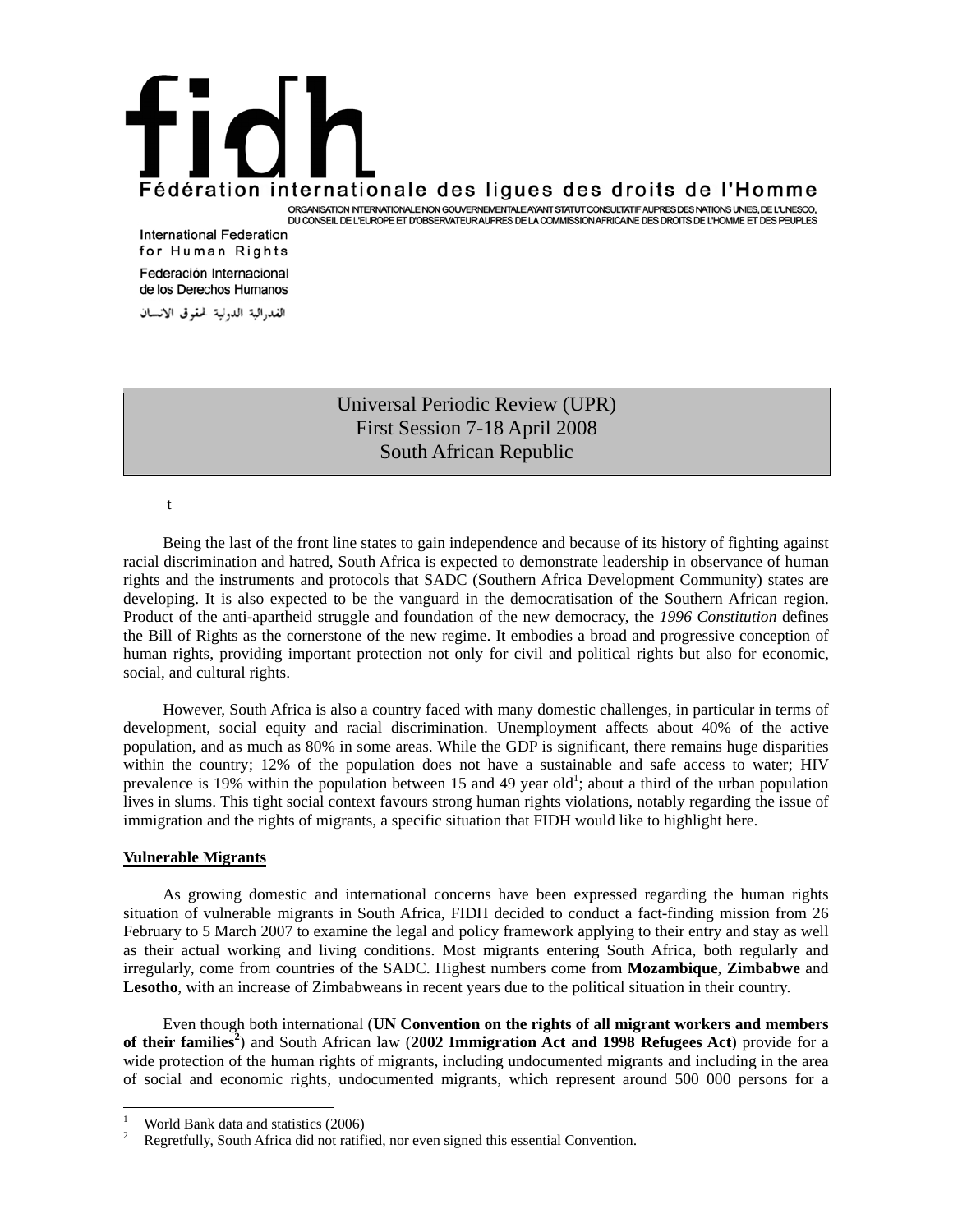population of 47 millions, are amongst the most exposed to human rights violations and have the least legal protection and support to defend their rights:

**The right to freedom and personal security**: migrants, even documented, live in permanent insecurity. Police control and harassment is a common experience among foreign migrants. Interviews and reports indicate that ID control are frequent and may come with police officers asking for bribes or sexual favours, extorting money or goods, inflicting verbal or physical abuse. Such migrants are also faced with hasty deportation at the country borders without adequate verification of their legal status, with police violence, including lack of physical security, intimacy, destruction of identity documents and properties, etc.

In its November 2006 concluding comments on South Africa's initial report, the **UN Committee Against Torture** was concerned by the return of persons by the authorities to States where there are substantial grounds for believing that they would be in danger of being subjected to torture or sentenced to death. The Committee recommended South Africa to examine thoroughly the merits of each individual case and to ensure that adequate judicial mechanisms for the review of the decision are in place. The Committee also encouraged the State to ensure effective post-return monitoring arrangements, when determining the applicability of its *non-refoulement* obligations under article 3 of the Convention against torture.

− **The right not to be arbitrarily arrested and detained as well as rights during arrest and detention**: migrants also run the risk of being arrested (including wrongfully), detained (including for longer periods than authorised by law: in 2006 hundreds of suspected illegal immigrants detained at Lindela Repatriation Centre were unlawfully held beyond the period allowed under the Immigration Act (30 days or 120 days with a court warrant)) and deported. These practices clearly contravene migrants rights to dignity, personal security and property.

In its November 2006 concluding comments, the **Committee Against Torture** expressed concerns with the difficulties affecting documented and undocumented non-citizens awaiting in deportation centres, who are unable to contest the validity of their detention and without access to legal aid. The committee was particularly concerned about allegations of ill-treatments, harassment and extortion of non-citizens by law enforcement personnel. The Committee urged the South African authorities to take all necessary measures to prevent and combat ill-treatment of non-citizens detained in repatriation centres, especially in Lindela Repatriation Centre.

- − **The right not to be subjected to forced labour and the right to fair and decent conditions of work**: documented and undocumented migrants are exposed to exploitation at work. Our mission reported that many of them are *paid below the legal minimum wage* (experienced Zimbabwean teachers we interviewed, whether documented or undocumented, were paid between 600 and 800 rands per month, and one as little as 350 rands, when teachers in government schools often start at 2 000 rands per month or more), *work for longer hours* than authorised by law, without obtaining necessary break and leave (They often work long hours, working 8 hours or more per day, sometimes up to 7 days a week and are made to work even on certain public holidays or Sundays), with no or limited access to compensation for injuries and occupational hazards and diseases, etc. Above all, migrant workers, particularly undocumented ones, are more vulnerable to abuses at work because of their precarious legal situation. Most of the time, they will not claim their rights nor seek redress as this would expose them to the risk of being arrested and deported. Inspections conducted by the Department of labour remain rare and rarely lead to imposing penalties on the employer.
- The right not to be subjected to xenophobic attitudes and acts: A number of recent studies and surveys have shown how prevalent xenophobic feelings are amongst the population. This xenophobia is mostly directed at Black Africans and mostly based on the vision that migrants are linked with or even responsible for social ills and crimes. Reports indicate that xenophobia within the police is not limited to feelings or attitudes but also translates into extortion, abuse and physical violence. In the media, the treatment of migration issues tends to promote a largely negative and unanalytical representation of migration and foreign migrants and to favour dramatic stories. While the situation has greatly improved over the past decade, some daily papers, continue to spread a dramatic and negative image of migration to South Africa. Popular xenophobia takes many different shapes. As highlighted in many reports and confirmed in our interviews, many migrants recount it as a daily experience, in the shape of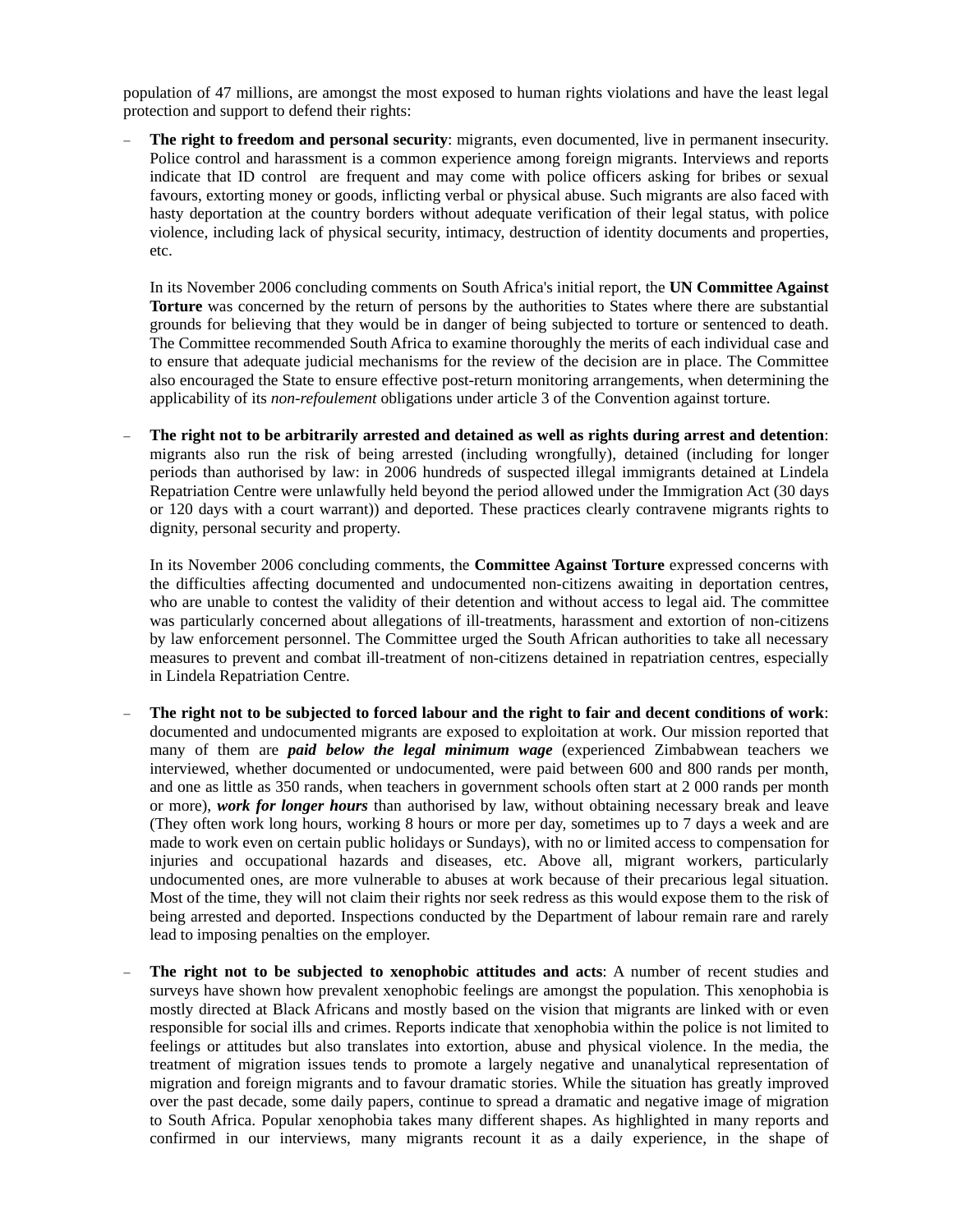discrimination in access to shops, jobs or services, exclusion from interpersonal relations or community life, verbal abuse, etc.

In its November 2006 concluding comments on the initial to third periodic report submitted by South Africa, the UN **Committee on the Elimination of Racial Discrimination** remained concerned at persistence of xenophobic attitudes and negative stereotyping of non-citizens, including by law enforcement officials and in the media. The Committee recommended then that South Africa strengthen its existing measures to prevent and combat xenophobia and prejudices which lead to racial discrimination.

- The right to access to information on the permit system, on the procedures and services involved: our interviews as well as numerous reports – from NGOs and the Public Protector – and press articles point to the widespread and continuous problems faced by asylum-seekers and refugees throughout the asylum application process. On entry in South Africa, would-be asylum-seekers may inform immigration officers of their intention of applying for asylum. They should then be granted a temporary permit, under which they have to report within two weeks to a refugee reception office in order to apply. However, many would-be asylum-seekers are not aware of this possibility, are afraid that immigration or police officer at the border may harass them, turn them away, immediately arrest them and deport them, illegally detain them or extort money from them. A significant number therefore enter South Africa illegally, which exposes them to the risks of being exploited by smugglers and fellow migrants, arrested by the police, or of suffering physical hardships.
- The right to access to economic and social rights for themselves and their family. According to numerous accounts, migrants find it hard to access **health services and facilities**, even for emergency cases. They may be faced with medical staff who keep them waiting for abnormal length of time, provide them with exams and treatment which are below the minimum standards, verbally abuse them, treat them with little sensitivity and attention to their pain or specific conditions, have them pay outpatient fees, or deny them access to hospitals either straightforwardly or on the claim that they do not have adequate documentation. **Housing** is often another difficult aspect of migrants' life, many migrants living in particularly precarious conditions, with little space, little or no comfort and privacy, sometimes no or little access to water, electricity, heating and other facilities. Access to **education** is similarly very limited. Even documented migrant workers, refugees and asylum-seekers are often unable to enrol their children in public schools on the claim that they do not have adequate documentation.
- − **The particular situation of migrant children**: According to recent studies, there is a growing number of children entering South Africa through the Zimbabwean and Mozambican border posts, both accompanied and unaccompanied; they seem to be staying in Gauteng and border areas, working on farms, in informal trade, etc. In its 2000 concluding observations on South Africa's initial report, the UN **Committee on the Rights of the Child** expressed concerns about the absence of formal legislative and administrative measures to ensure family reunification and to guarantee the right of access to education and health for refugee children. The Committee recommended the authorities to develop a legislative and administrative framework to guarantee and facilitate family reunification and to implement policies and programmes to guarantee adequate access to all social services for refugee and asylum-seeking children.
- The particular situation of migrant women. There are growing numbers of women and children amongst undocumented migrants. Women migrants coming to work irregularly in South Africa may travel with a partner or a relative, or on their own. Although they have proportionally a higher level of education than men, they are more likely to work in less skilled and more informal activities as well as to become undocumented migrants. Their main areas of employment are agriculture, domestic work, services and trade. These women, who come in growing numbers to South Africa, are particularly exposed to abuses and sexual abuse, exploitation at work, health risks, etc. While acts of violence against all women are widespread in the country, migrant women are much more exposed to rapes and domestic violence, with the lack of an effective State policy to prevent and combat such violence. According to police statistics, for the year April 2005 to March 2006 there have been 54,926 reported rapes, with 42.7 per cent of them against children under the age of 18. Since it is estimated that only 1 out 9 rapes is reported, the real number of rapes might be far larger with a higher number of migrant women.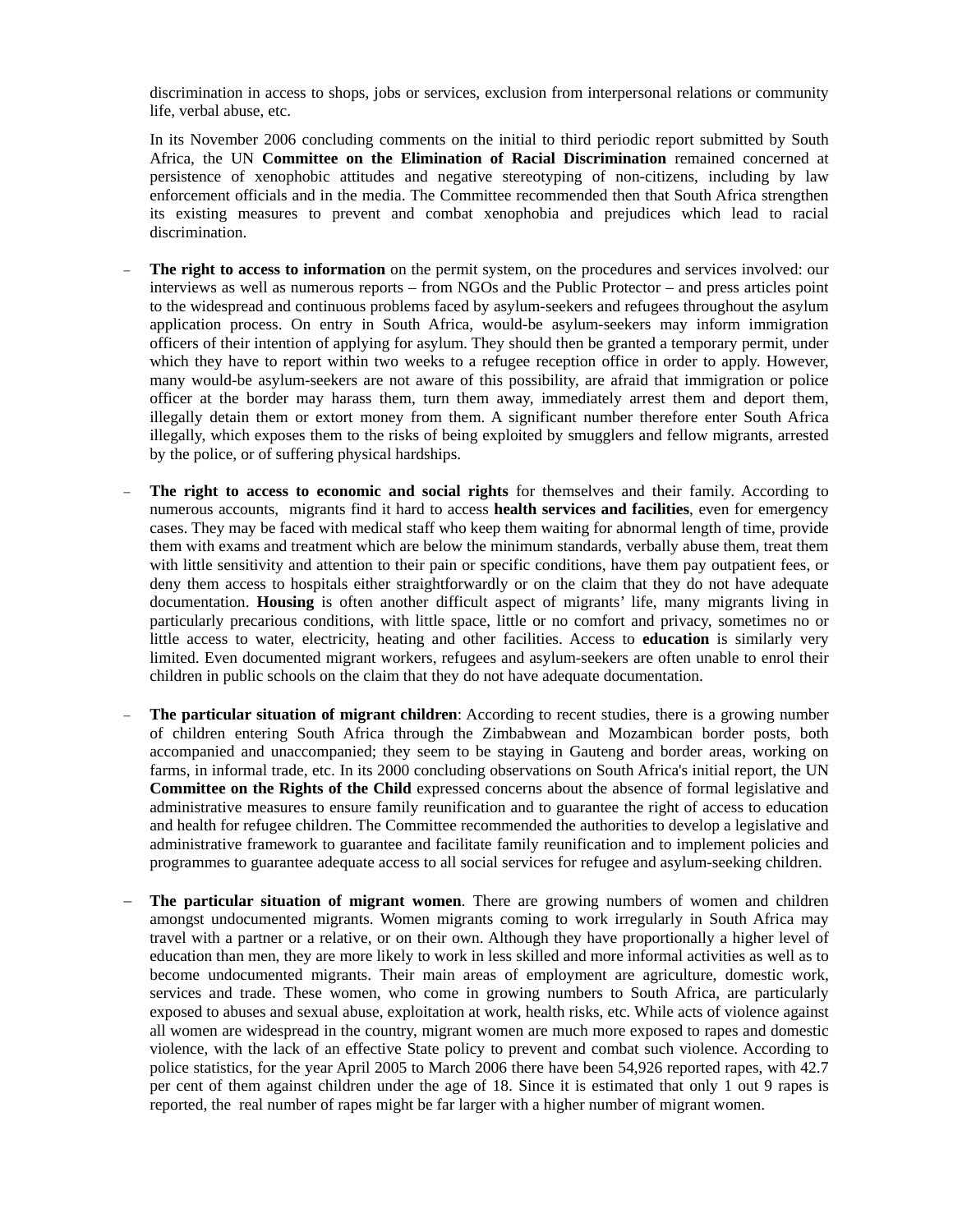The **Committee on the elimination of all forms of discrimination against women** considered the initial report of South Africa during its  $19<sup>th</sup>$  session in June 1998. In accordance with Article 18 of the CEDAW Convention, "States Parties undertake to submit [...] a report [...] within one year after entry into for the State concerned and thereafter at least four years and further whenever the Committee so requests". Regretfully, South Africa has not submitted yet its periodic reports to the Committee. However yet in its 1998 concluding comments, the Committee recommended the South African authorities to make all relevant efforts to prevent and combat violence against women, to deal with stereotypical attitudes among the root causes of violence against women and to emphasize the unacceptability of such violence. The Committee also regretted that insufficient attention was being devoted to the problem of trafficking in women and recommended that both legal situation and the reality with regard to trafficking in women be addressed.

Regarding this issue of trafficking in women, the UN **Committee on the Elimination of Racial Discrimination,** in its 2006 concluding comments, also recommended the state to adopt legislation, and other effective measures to combat and punish human trafficking, bearing in mind that women, and women from ethnic and minority groups are the main victims.

− **The right to access to real and affective remedies**. A major factor preventing migrants from defending their rights is the lack of effective remedies, whether administrative or legal, to expose violations and seek redress. In principle, administrative and legal remedies are open to migrants, including vulnerable groups such as undocumented migrants, refugees or asylum-seekers. However, most migrants are not aware that these remedies exist and are available to them or fear to be reported to law-enforcing personnel. Government approach also tends to give precedence to migration laws over labour and social laws, so that undocumented migrants whose rights have been violated find it hard to get redress.

In its 2006 concluding comments, the **Committee Against Torture** clearly recommended South African authorities to provide non-citizens with adequate information about their rights and the legal remedies available against any violation of these rights.

## **In order to prevent and redress current and future human rights violations on migrants, FIDH urges the South African authorities to:**

- **ensure respect for due process and migrants' rights and dignity throughout arrest, detention and deportation. In particular, the government should put an end to hasty deportation done at the borders or within the country without adequate verification of the legal status of those arrested and which may contravene South Africa's obligation of '***non-refoulement***';**
- improve conditions of detention at Lindela repatriation centre and in other detention facilities, **in particular in terms of ill-treatment, access to information and legal aid, and access to food and healthcare. To promptly carry out independent investigation of all allegations of illtreatments of non-citizens;**
- **develop inspections of workplaces (through hiring more labour inspectors and capacitybuilding) in order to enforce respect of basic labour rights and standards to the benefit of the entire workforce; reinforce sanctions against employers who contravene labour standards and publicise the sanctions;**
- ensure that, in the hierarchy of law, provisions of the Bill of Rights and labour law protecting **migrants' rights are not subordinated to immigration law;**
- **develop information materials and set up information desks (e.g. at the main border posts, in refugee reception offices, city councils, etc.) for migrants to know about their rights and available remedies;**
- **provide widespread training on migrants' rights and against xenophobia to police services, immigration services, public health and education services and local administrations and to publicly and explicitly condemn and sanction xenophobic behaviours and incidents committed both by public servants and the communities;**
- apply the recommendations made by the different UN Committees to improve migrants' **human rights situation and to submit to the UN CEDAW Committee its delayed periodic**